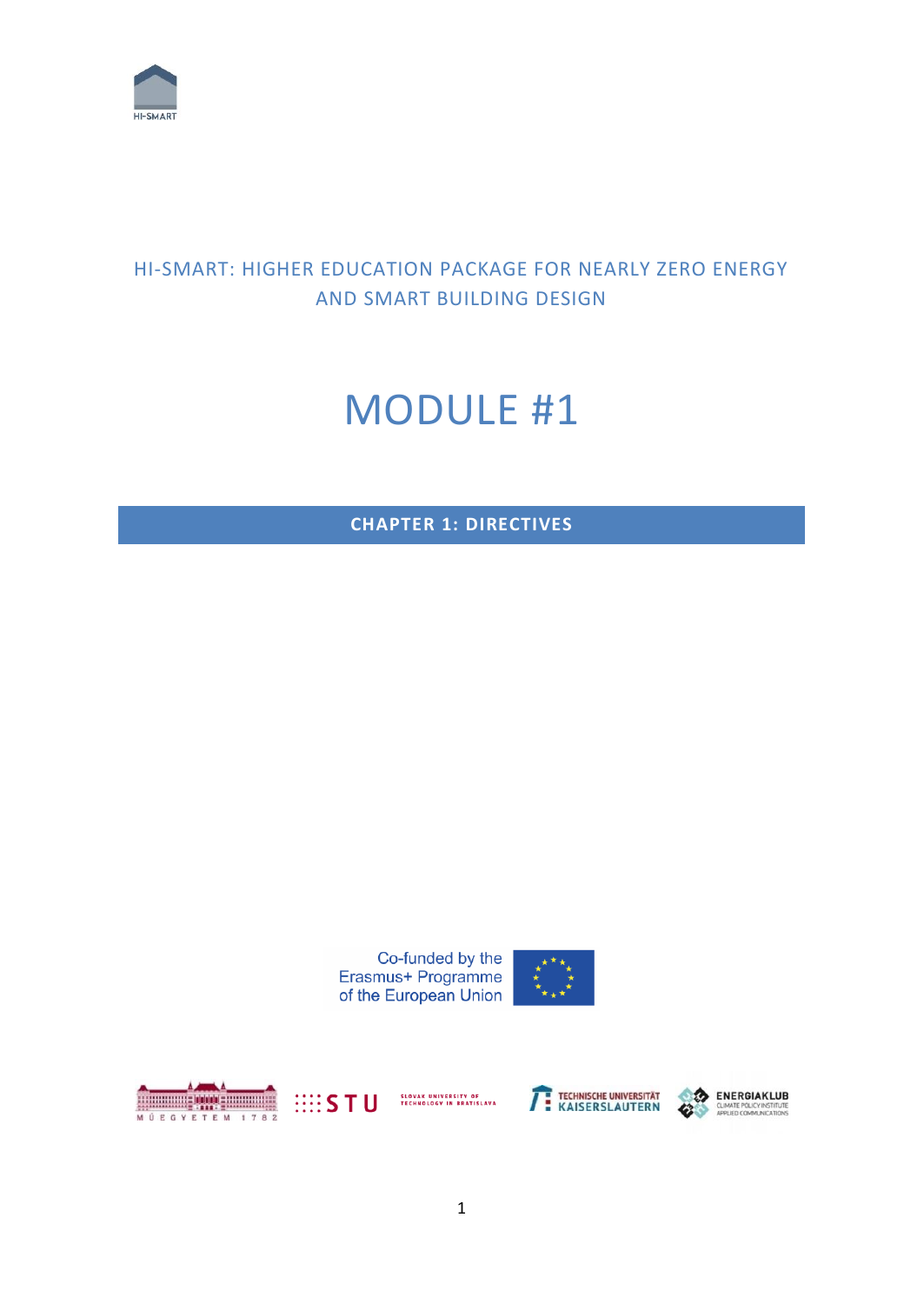

## 1.1.1 INTRODUCTION

Since the  $19<sup>th</sup>$  century, industrialization, deforestation, and large scale agriculture have increased the amount of greenhouse gases, driving up temperatures, accompanied with extreme weather and melting polar ice. Naturally global temperature is always changing, however climate scientists have agreed the current temperature is now rising faster than at many other times. This is linked to the greenhouse effect, an effect when the Earth's atmosphere traps some of the solar energy. The Earth's climate nowadays is about 1 degree Celsius warmer than before the industrialization, every year is warmer than the other and sea levels are rising, ice caps are melting. The projections show that the global average temperature between the mid-19th century and the end of the 21st Century is likely to exceed the critical 1.5 Celsius. The Intergovernmental Panel on Climate Change (IPCC) report in 2018 suggested that keeping to the 1.5°C target would require 'rapid, far-reaching and unprecedented transitions in in energy, land, urban and infrastructure (including transport and buildings), and industrial systems<sup>1</sup>. The list of possible hazards is long: water and food shortages, extreme, life-threatening weather anomalies (i.e. floods, storms and heatwaves), decreasing biodiversity, rising sea levels.

Climate change is not only the single greatest challenge facing our civilization, but also a great opportunity to create a more sustainable and more equitable political and economic system. The European Union's goal is to tackle this problem and be the global leader in the environment and energy sectors.

Carbon-free Europe by 2050 is one of the main elements of tackling climate change. Crucial pillar of this target is energy efficiency, completed with the exploitation of renewable sources. In 2019 the EU completed a comprehensive update of its energy policy framework to facilitate the transition away from fossil fuels towards cleaner energy and reducing greenhouse gas emissions.

The agreement - called the Clean energy for all Europeans package - consists of eight legislative acts. Following the political agreement by the Council and the European Parliament (between May 2018 and May 2019) and the entry into force of the different EU rules, EU countries have 1-2 years to transpose the new directives into national law.

The new rules will bring considerable benefits from a consumer perspective, from an environmental perspective, and from an economic perspective. By coordinating these changes at EU level the legislation also underlines EU leadership in tackling global warming

<sup>&</sup>lt;sup>1</sup> Global warming of 1,5°C, IPPC, 2018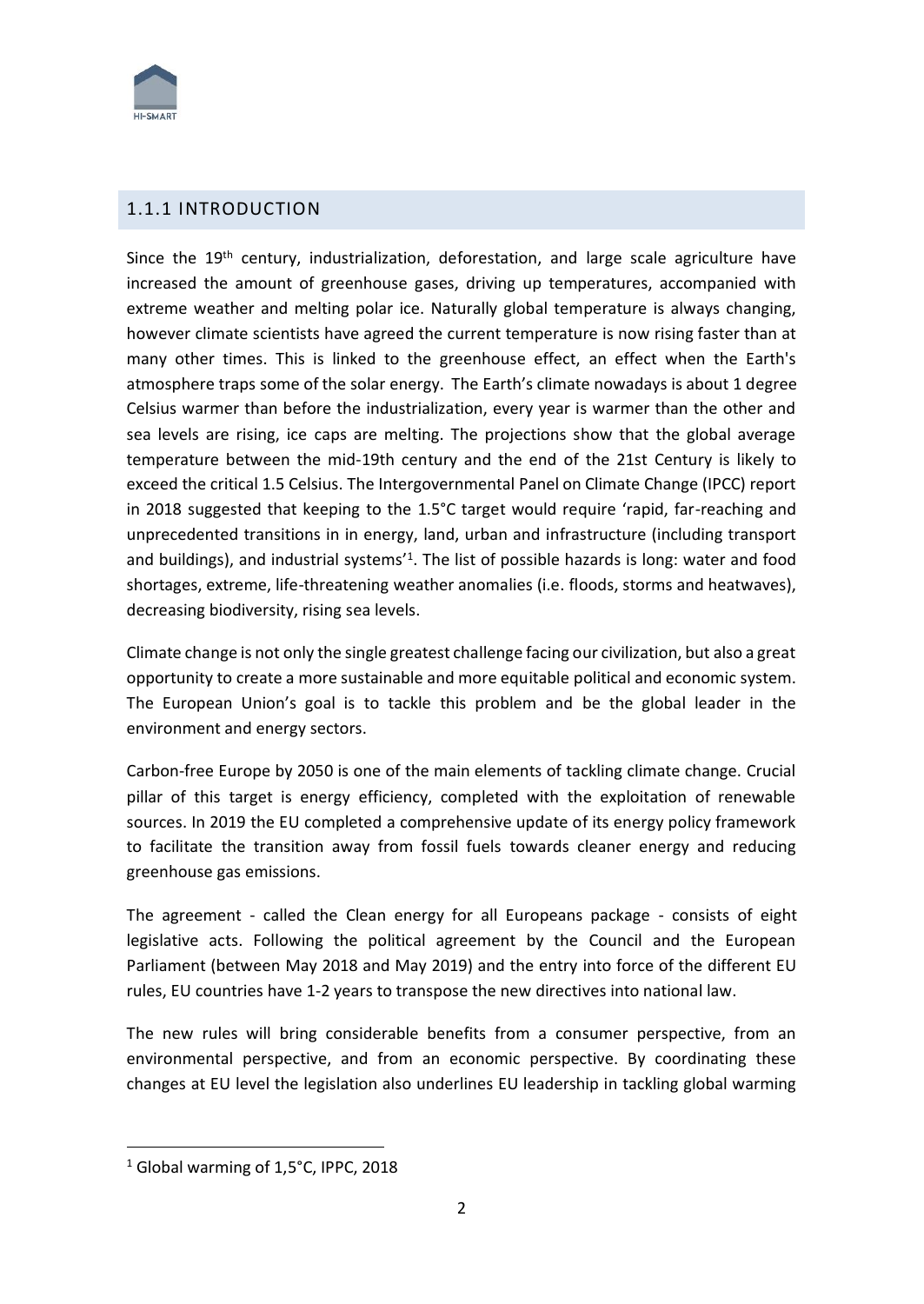

and provides an important contribution to the EU's long-term strategy of achieving carbon neutrality by 2050.

As the part of Clean energy for all Europeans package **Energy Performance of Buildings Directive (EPBD)** focuses the buildings sector's modernization, **Renewable Energy Sources Directive (RES/RED)** focuses on renewables with a binding target of 32% for renewable energy sources in the EU's energy mix by 2030 while the **Energy Efficiency Directive (EED)** focuses on energy efficiency to saving money for consumers and for reducing greenhouse gas emissions by decreasing energy consumption by 32.5%.

These so-called directives are legislative acts that set out goals that all EU countries must achieve. However, it is up to the individual countries to devise their own laws on how to reach these goals.

#### **European Green Deal**

The EU's goal is to become the world's first climate-neutral continent by 2050. To achieve this, the European Commission presented the European Green Deal, a package of measures that should enable European citizens and businesses to benefit from sustainable green transition. Measures accompanied with an initial roadmap of key policies range from cutting emissions, to investing in cutting-edge research and innovation, to preserving Europe's natural environment. Above all, the European Green Deal sets a path for a transition that is just and socially fair. It is designed in such a way as to leave no individual or region behind in the great transformation ahead. Elements and financial sources of the European Green Deal are in the phase of negotiation between the member states.

## 1.1.2 ENERGY PERFORMANCE OF BUILDINGS DIRECTIVE (EPBD)

The Energy Performance of Buildings Directive (EPBD) is one of the most important legislation regarding the  $CO<sub>2</sub>$  reduction in the European Union. The first version of the directive was presented in 2002, since then there were several updates of it. The main goal is to realize the saving potential in buildings, as they account for almost 40% of the consumption of energy.

The specific goal of EPBD is to create better and more energy efficient buildings in order to improve the quality of citizens' life while bringing additional benefits to the economy and the society. The specific goals of the EPBD are:

- 1. achieve a highly energy efficient and decarbonized building stock by 2050
- 2. create a stable environment for investment decisions
- 3. enable consumers and businesses to make more informed choices to save energy and money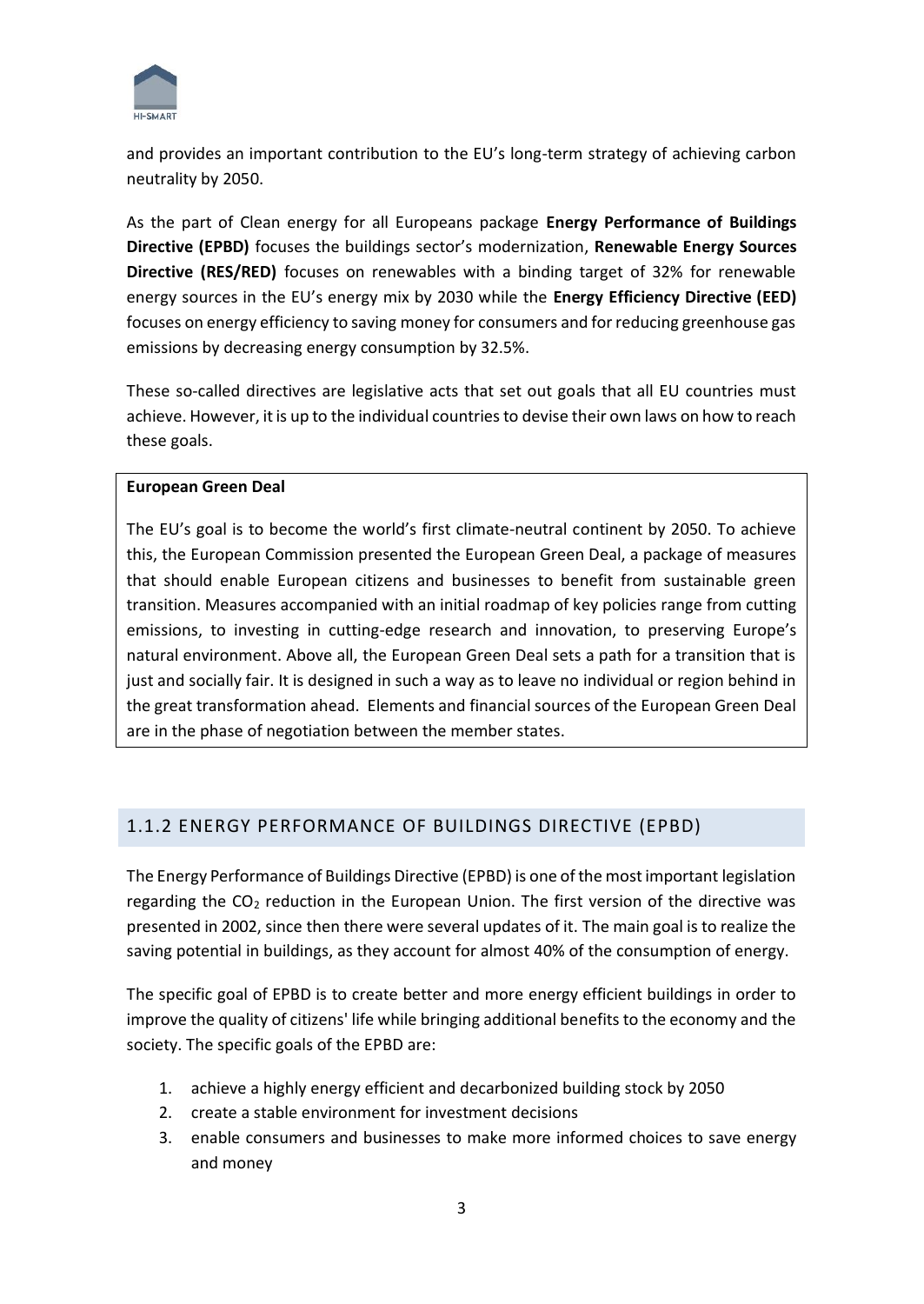

In order to reach these goals the EPBD defined several tools and rules for the member states to implement.

EU countries must establish **concrete long-term renovation strategies with financial incentives**, aiming at decarbonizing the national building stocks by 2050, with indicative milestones for 2030, 2040 and 2050. These measures and goals should be implemented into the national energy and climate plans. These are crucial elements to draw integrated national energy and climate plans (NECPs). The long-term renovation strategies should overview the state of the national building stock, should define the measures of cost-effective renovation of buildings, target the worst performing buildings, split-incentive dilemmas, market failures, energy poverty and public buildings, furthermore promote smart technologies and skills and education in the construction and energy efficiency sectors.

For every new and existing building in the EU member states regulators should set costoptimal minimum energy performance requirements. For example, heating, cooling or roof systems must have energy performance requirements, which is defined in  $kWh/m^2$ year annual primary energy use.

One of the most visible measure in EPBD, that every new building in the EU should be **nearly zero-energy buildings (NZEB)** from 31 December 2020. Since 31 December 2018, all new public buildings already need to be NZEB. National plans and regulations need to be met with these standards as well.

EPBD set for each member state the obligation to introduce a **system of energy performance certificates**. These documents and analyses must be issued when a building is sold or rented, and inspection schemes for heating and air conditioning systems must be established.

Electric vehicles are on the rise, so it is expected to increase significantly in the coming years, which generates demand for adequate recharging infrastructure both in public and private spaces. So a relatively new measure of the EPBD is the **promotion of electro-mobility**. The new rules introduced minimum requirements for car parks over a certain size and other minimum infrastructure for smaller buildings.

EPBD has introduced the **Smart Readiness Indicator**, which is a voluntary European scheme for rating the "smart readiness" of buildings. The SRI will be able to measure a building's "smartness": it needs to be ready to adapt the needs of the occupant, ready to facilitate maintenance and efficient operation and ready to adapt in response to the situation of the energy grid (energy flexibility). SRI will add new comparable information to building owners and occupants about the buildings' value. Besides the introduction of the new indicator system every smart solution is promoted by the EPBD (i.e.: building automation and control systems and devices that regulate temperature at room level).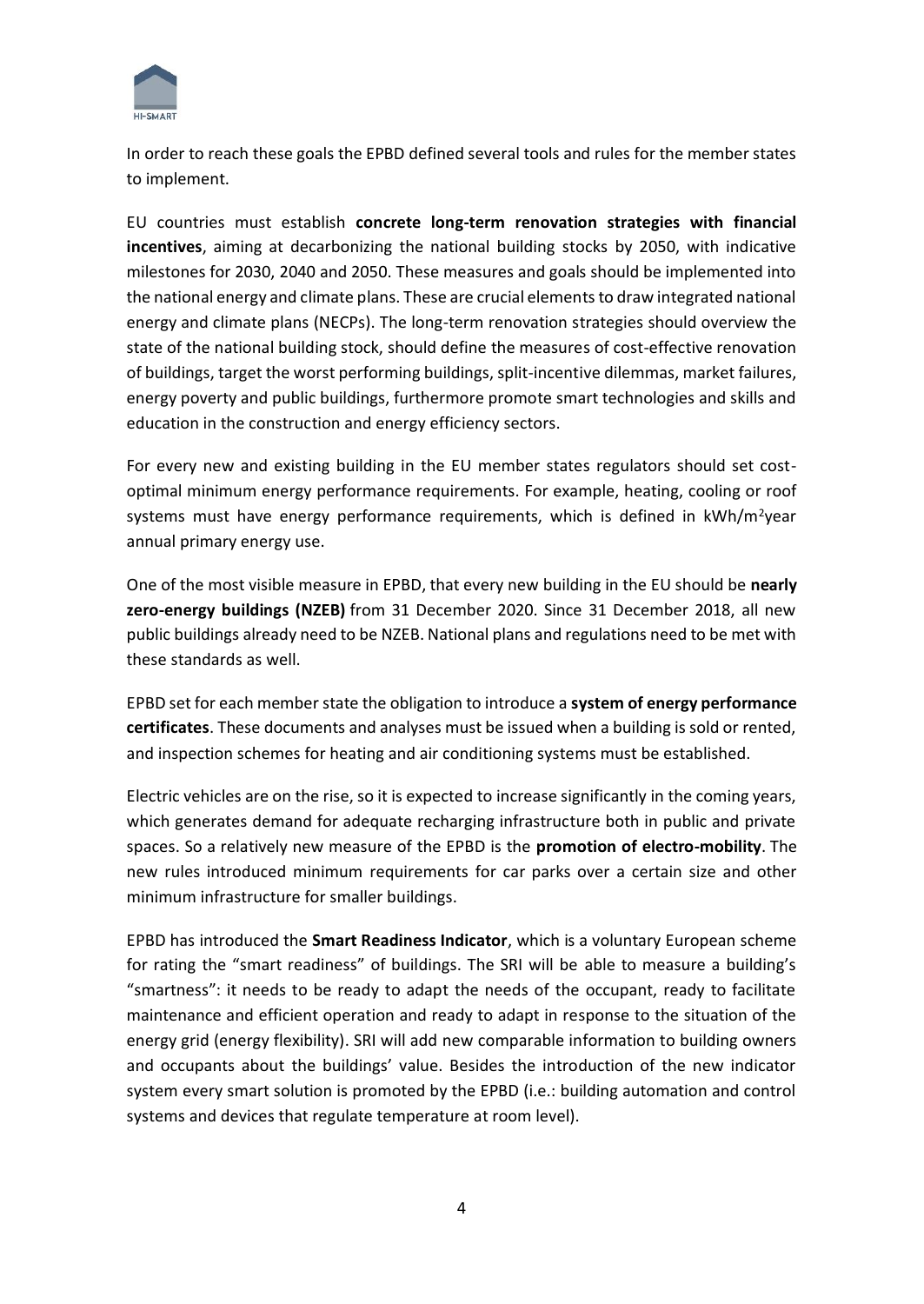

Important new perspective of the EPBD, that it is focused on the health and well-being of building users, not only the building's infrastructure itself. The directive also set rules through the consideration of air quality and ventilation.

| <b>Main EPBD requirements</b>                                                                                                                                                                                                                                                                                                                                                                                                                                                                               | nZEB aspects                     |  |  |
|-------------------------------------------------------------------------------------------------------------------------------------------------------------------------------------------------------------------------------------------------------------------------------------------------------------------------------------------------------------------------------------------------------------------------------------------------------------------------------------------------------------|----------------------------------|--|--|
| Member States shall ensure that by 31 December 2020, all new buildings<br>are NZEBs and after 31 December 2018, new buildings occupied and<br>owned by public authorities are NZEBs                                                                                                                                                                                                                                                                                                                         | Private/Public                   |  |  |
| New, and existing buildings that are subject to major renovation, should<br>meet minimum energy performance requirements adapted to the local<br>climate. Member States shall [] stimulate the transformation of<br>refurbished buildings into NZEBs.                                                                                                                                                                                                                                                       | New/Retrofit                     |  |  |
| [] buildings should be adequately classified into [] categories.                                                                                                                                                                                                                                                                                                                                                                                                                                            | <b>Building category</b>         |  |  |
| [] energy performance of a building means the calculated or measured<br>amount of energy needed to meet the energy demand []                                                                                                                                                                                                                                                                                                                                                                                | <b>Balance type</b>              |  |  |
| The Directive lays down requirements as regards the common general<br>framework for [] buildings and building units. [] building' means a<br>roofed construction having walls, for which energy is used to condition the<br>indoor climate.                                                                                                                                                                                                                                                                 | Physical boundary                |  |  |
| [] energy performance of a building means the calculated or measured<br>amount of energy needed to meet the energy demand associated with a<br>typical use of the building, which includes, inter alia, energy used for<br>heating, cooling, ventilation, hot water and lighting.                                                                                                                                                                                                                           | System<br>boundary<br>demand     |  |  |
| [] energy from renewable sources means energy from renewable non-<br>fossil sources, namely wind, solar, aerothermal, geothermal, hydrothermal<br>and ocean energy, hydropower, biomass, landfill gas, sewage treatment<br>plant gas and biogases. [] minimum levels of energy from renewable<br>sources [] to be fulfilled through district heating and cooling                                                                                                                                            | System<br>boundary<br>generation |  |  |
| [] The methodology for calculating energy performance should be based<br>not only on the season in which heating is required, but should cover the<br>annual energy performance []                                                                                                                                                                                                                                                                                                                          | Balance period                   |  |  |
| [] including a numerical indicator of primary energy use expressed in<br>$kWh/m^2/y$                                                                                                                                                                                                                                                                                                                                                                                                                        | Normalization                    |  |  |
| The energy performance of a building shall be expressed in a transparent<br>manner and include an energy performance indicator and a numeric<br>indicator of primary energy use, based on primary energy factors per<br>energy carrier, which may be based on national or regional annual<br>weighted averages or a specific value for on-site production. [] primary<br>energy means energy from renewable and nonrenewable sources which<br>has not undergone any conversion or transformation process [] | Metrics                          |  |  |
| Primary energy factors [] may be based on national or regional yearly<br>average values and may take into account [] European standards.                                                                                                                                                                                                                                                                                                                                                                    | Time weighting                   |  |  |
| Member States shall introduce [] appropriate measures [] to increase<br>the share of all kinds of energy from renewable sources in the building<br>sector [], require the use of minimum levels of energy from renewable<br>sources in new buildings and in existing buildings [] The nearly zero or<br>very low amount of energy required should be covered to a very significant<br>extent by energy from renewable sources []                                                                            | οf<br>Fraction<br>renewables     |  |  |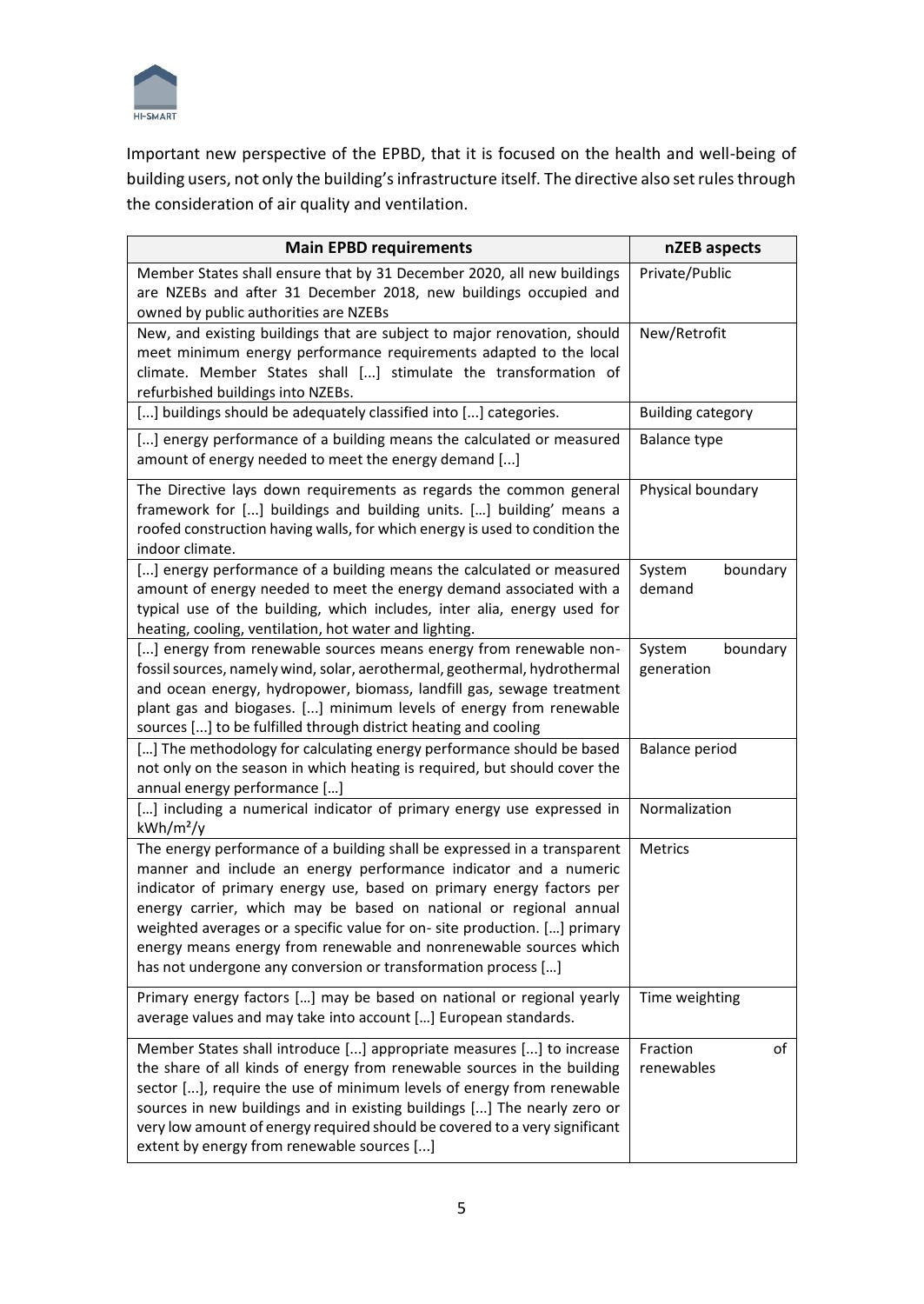

| NZEB means a building that has a very high energy performance $[]$ . The<br>energy performance [] shall [] include an energy performance indicator<br>and a numeric indicator of primary energy use [] The methodology shall<br>[] take into consideration: thermal characteristics [], heating<br>installation, hot water supply, air-conditioning, natural, mechanical<br>ventilation, built-in lighting, the design, positioning and orientation of the<br>building, outdoor climate, passive solar systems and solar protection, []<br>internal loads. | Energy performance |
|------------------------------------------------------------------------------------------------------------------------------------------------------------------------------------------------------------------------------------------------------------------------------------------------------------------------------------------------------------------------------------------------------------------------------------------------------------------------------------------------------------------------------------------------------------|--------------------|
| This Directive [] takes into account [] indoor climate requirements []<br>The methodology shall [] take into consideration [] indoor climatic<br>conditions [] that includes [] indoor air-quality, adequate natural light $\lceil$                                                                                                                                                                                                                                                                                                                        | Comfort & IAQ      |
| [] energy performance of a building means the calculated or measured<br>amount of energy needed [] EU Member States shall encourage the<br>introduction of intelligent metering systems [], the installation of<br>automation, control and monitoring systems []                                                                                                                                                                                                                                                                                           | Monitoring         |

#### **Figure 1.1.1 – Main EPBD requirements / Source:**

**[https://publications.jrc.ec.europa.eu/repository/bitstream/JRC97408/reqno\\_jrc97408\\_online%20nzeb%20repo](https://publications.jrc.ec.europa.eu/repository/bitstream/JRC97408/reqno_jrc97408_online%20nzeb%20report%281%29.pdf) [rt%281%29.pdf](https://publications.jrc.ec.europa.eu/repository/bitstream/JRC97408/reqno_jrc97408_online%20nzeb%20report%281%29.pdf)**

## 1.1.3 RENEWABLE ENERGY SOURCES DIRECTIVE (RED)

One of the political priorities of the European Union is to become the global leader of renewables, so in order to reach this goal the Renewable Energy Sources Directive (RES/RED) was adopted. The first version in 2009 to promote renewable energy sources such as wind, solar, hydro, tidal, geothermal and biomass. It set a goal for the EU to fulfil at least 20% of its total energy needs with renewables by 2020 and became less dependent on "foreign" fossil fuels. The directive was amended and set a new goal: for 2030 of at least 32% energy should come from renewables, with a clause for a possible upwards revision by 2023. This goal should also be included in the 10-year National Energy & Climate Plans (NECPs) with the concrete targets and policy measures of upscaling renewable sources for the electricity, heating and cooling, and transport sectors.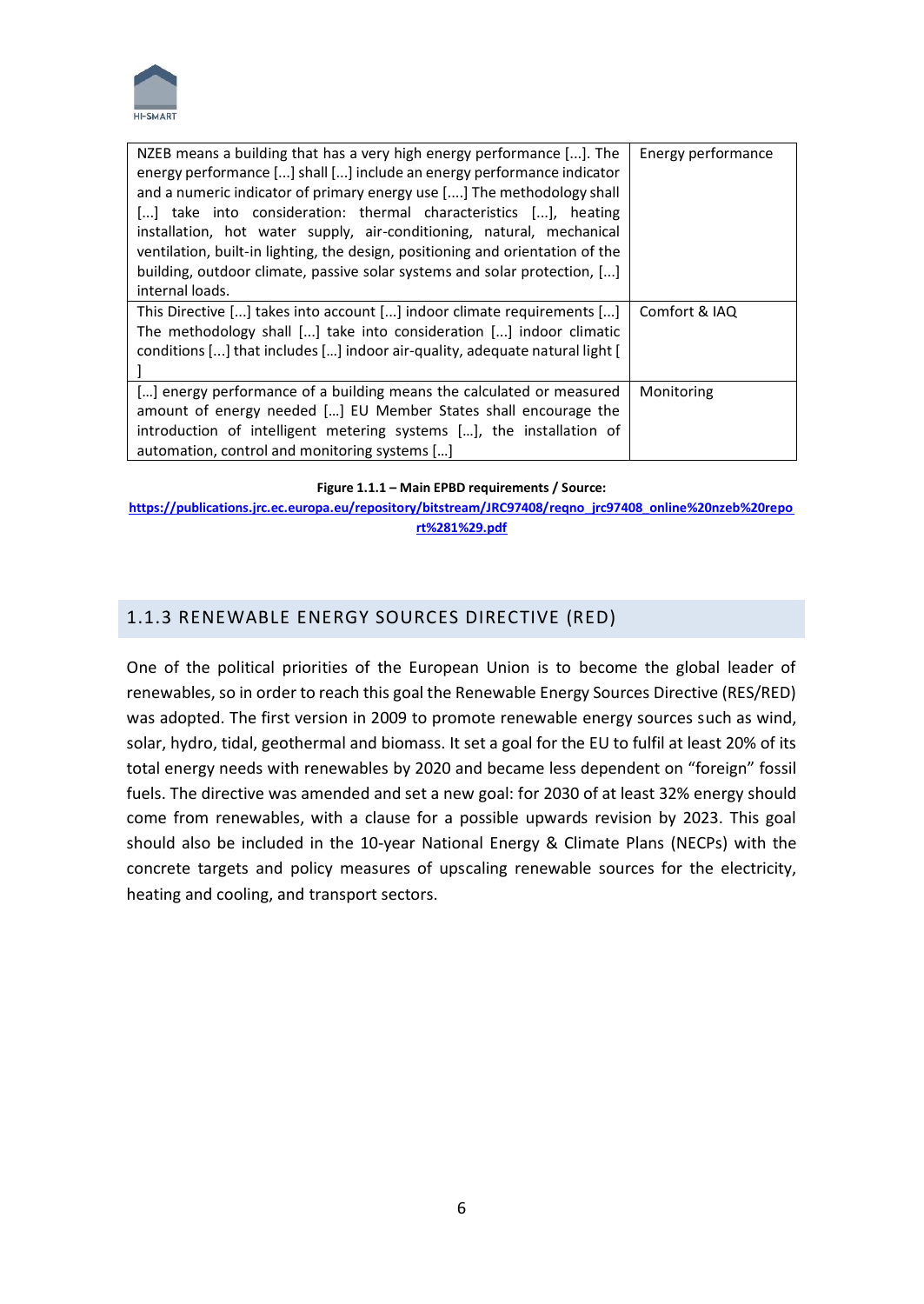



**Figure 1.1.2 – Source[: https://www.ca-res.eu/fileadmin/cares/PublicArea/CARES2FinalPublication/CA-](https://www.ca-res.eu/fileadmin/cares/PublicArea/CARES2FinalPublication/CA-RES_Executive_Summary_2016.pdf)[RES\\_Executive\\_Summary\\_2016.pdf](https://www.ca-res.eu/fileadmin/cares/PublicArea/CARES2FinalPublication/CA-RES_Executive_Summary_2016.pdf)**

The directive also introduced a cooperation mechanism by promoting statistical transfers of renewable energy, joint renewable energy projects and joint renewable energy support schemes in order to make such projects easier to do.

Sustainable and strict biofuel usage was also defined in the directive with exact levels for liquid biofuels used in transportation, as well as for solid and gaseous biomass fuels for power, heating and cooling production. All EU countries should reduce total consumption of energy in transport and increase energy efficiency: at least 14% of their transport fuels should come from renewable sources.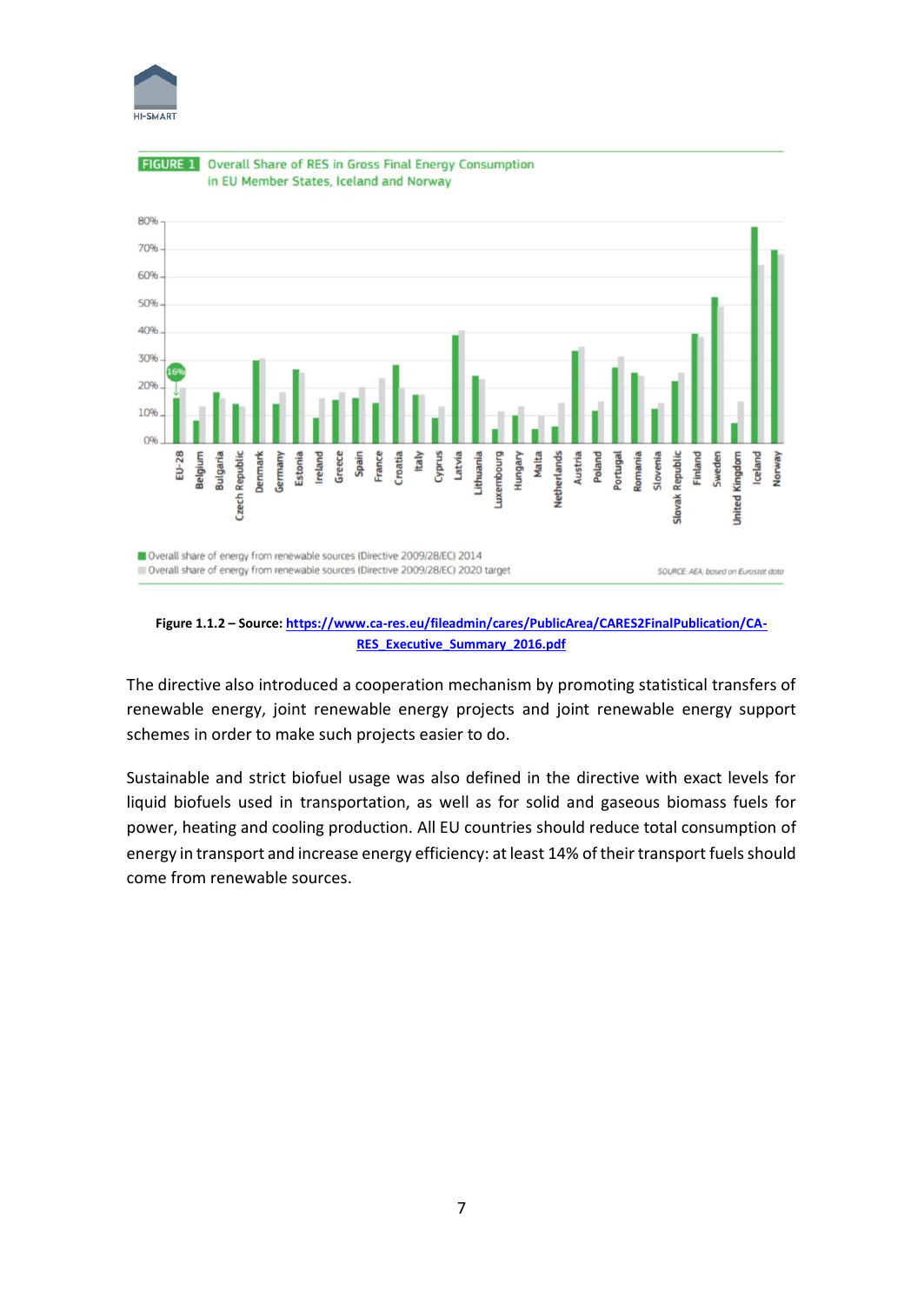



**Figure 1.1.3 – Share of energy from renewable sources in transport / Source: [https://ec.europa.eu/eurostat/statistics-explained/index.php/Renewable\\_energy\\_statistics](https://ec.europa.eu/eurostat/statistics-explained/index.php/Renewable_energy_statistics)**

RED also set goals for the building industry: each member state must be able to guarantee the origin of electricity, heating and cooling produced from renewable energy sources. The directive also promotes – by easier regulations - local energy consumers to produce their own electricity, individually or as part of renewable energy communities.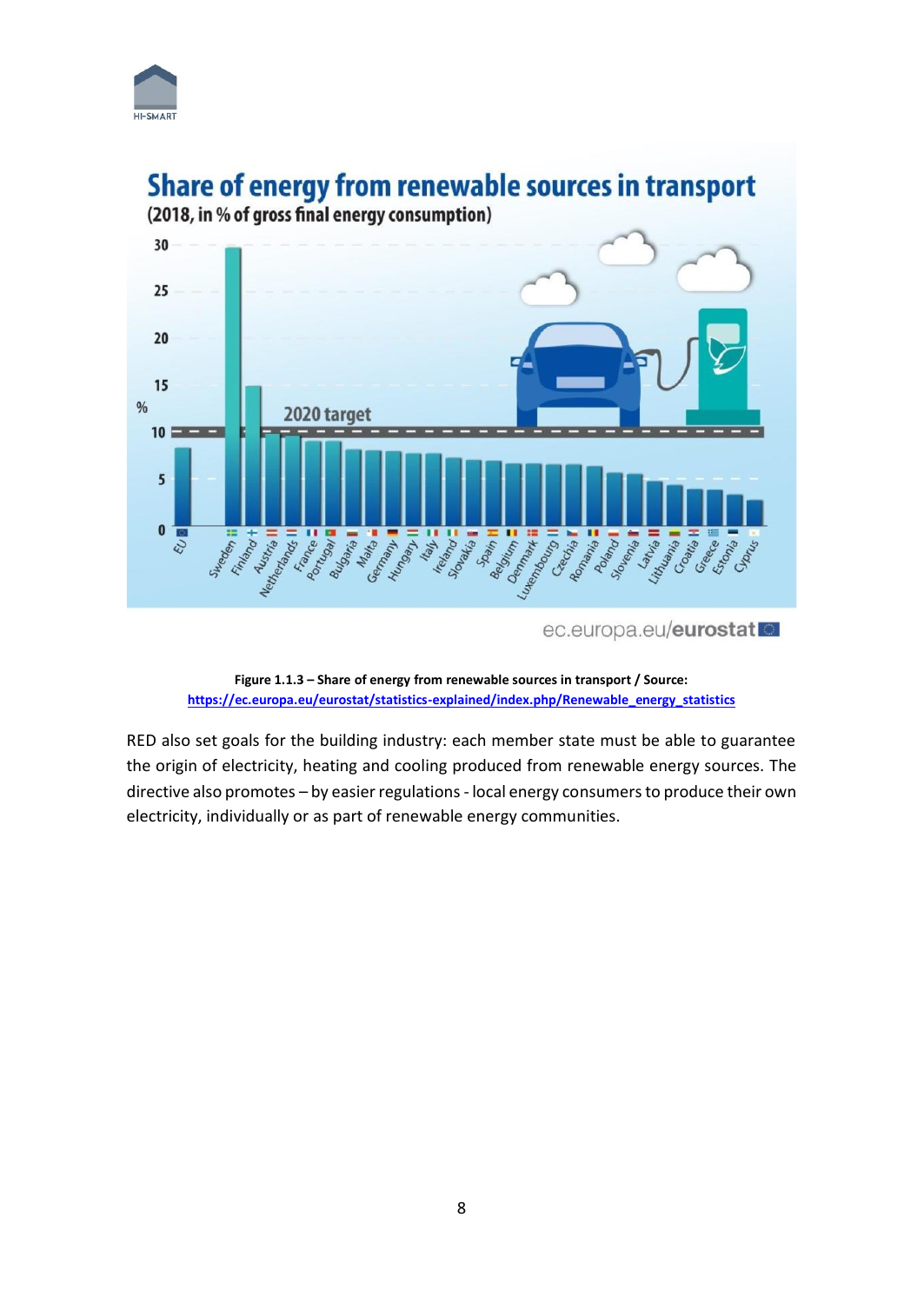



**Figure 1.1.4 – Share of heating and cooling in gross final energy consumption / Source: [https://eur](https://eur-lex.europa.eu/legal-content/EN/TXT/HTML/?uri=CELEX:52016SC0418&from=EN)[lex.europa.eu/legal-content/EN/TXT/HTML/?uri=CELEX:52016SC0418&from=EN](https://eur-lex.europa.eu/legal-content/EN/TXT/HTML/?uri=CELEX:52016SC0418&from=EN)**

Because of the high share of heating and cooling in gross final energy consumption the current EED also set an annual increase of 1.3 percentage points in the share of renewable energy at the heating and cooling of the buildings. The principle of decentralized and more dynamic heating / cooling systems is also an import factor, because it gave the right for consumers to disconnect from inefficient district heating and cooling systems and third-party access for suppliers of renewables and waste heat and cooling to district heating and cooling networks.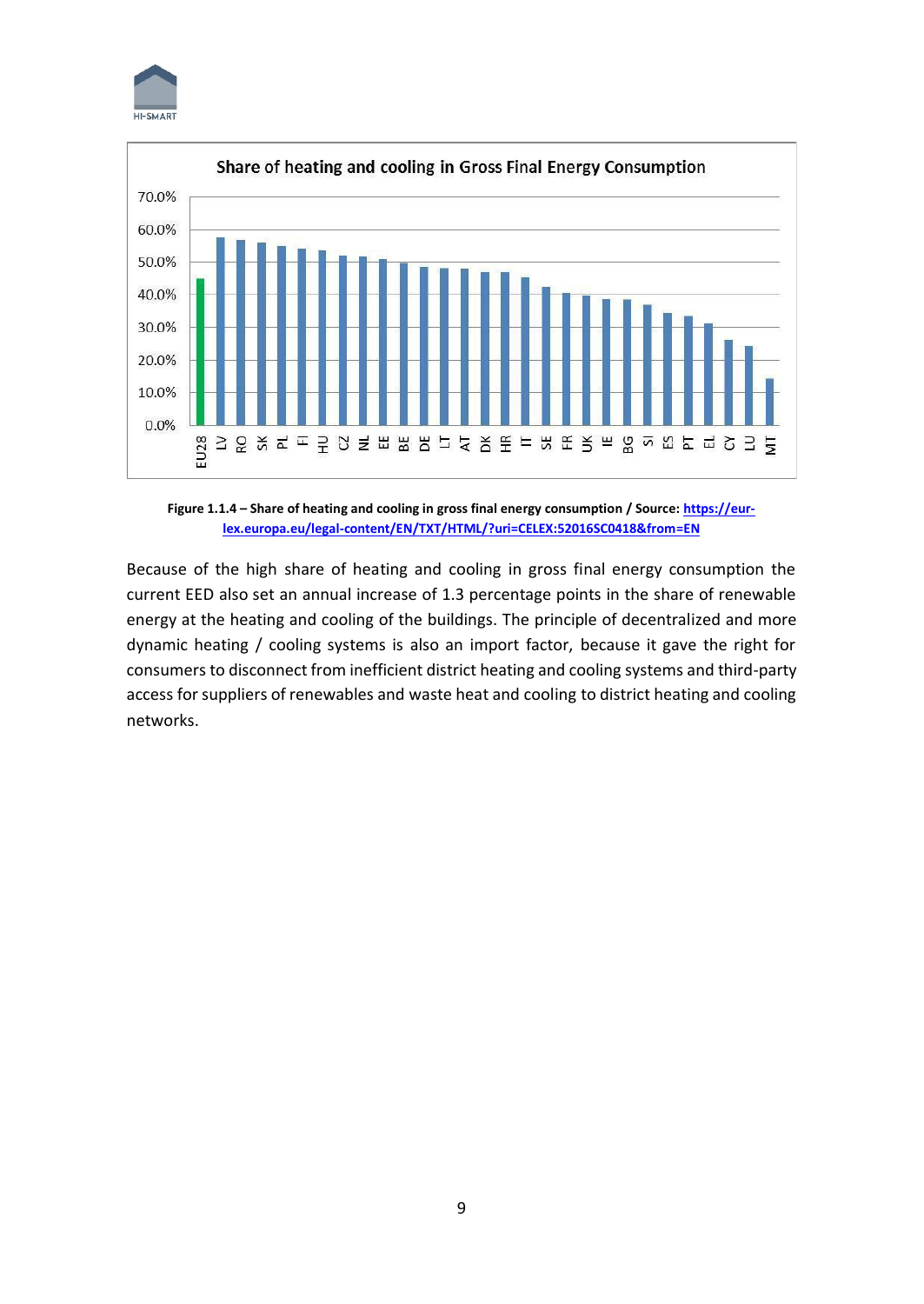

|                                   | <b>Electricity</b>                                                                                                                                                                                                         | <b>Heating &amp;</b><br>cooling                                                                                                                          | <b>Transport</b>                                                       | Governance                                                                                    |
|-----------------------------------|----------------------------------------------------------------------------------------------------------------------------------------------------------------------------------------------------------------------------|----------------------------------------------------------------------------------------------------------------------------------------------------------|------------------------------------------------------------------------|-----------------------------------------------------------------------------------------------|
| Reduce<br>investor<br>uncertainty | - Consolidated<br>framework: EU<br>toolkit for support<br>schemes                                                                                                                                                          | - Mainstream<br>renewables:<br>obligation on<br>heating and<br>coolina                                                                                   | - Increase<br>renewables:<br>obligation on<br>renewable<br>fuels       | - 2020 Baseline<br>- Trajectory<br>towards 2030<br>target<br>- Avoid and fill<br>delivery gap |
| Improve<br>cost-<br>effectiveness | - Consolidated<br>framework:<br>tendering design<br>principles<br>- Reducing cost of<br>capital<br>- Administrative<br>simplification                                                                                      | - Facilitate<br>renewables in<br>district heating and<br>cooling: Energy<br>performance                                                                  |                                                                        |                                                                                               |
| Create<br>functioning<br>market   | - Consolidated<br>support<br>framework:<br>market-based<br>design principles<br>- Consolidated<br>framework: energy<br>communities                                                                                         | Facilitate<br>renewables in<br>district heating and<br>cooling: Access<br>rights                                                                         | - Increase<br>renewables:<br>obligation in<br>aviation and<br>maritime |                                                                                               |
| Update<br>regulatory<br>framework | - Coordinated<br>regional approach                                                                                                                                                                                         |                                                                                                                                                          | - Increase<br>renewables:<br>phase-out of<br>food based<br>biofuels    | - Avoid an<br>ambition gap<br>- Avoid and fill<br>delivery gap                                |
| Ensure<br>citizen<br>buy-in       | Empower<br>consumers: self-<br>consumption and<br>storage-<br>consumption<br>- Consolidated<br>support<br>framework: fair<br>tendering for small<br>producers<br>- Disclose<br>information on<br>electricity<br>generation | Facilitate<br>renewables in<br>district heating and<br>cooling: Consumer<br>rights<br>- Trace origins of<br>renewable fuels in<br>heating and<br>coolina | - Trace origins of<br>renewable<br>fuels in<br>transport               |                                                                                               |

**Figure 1.1.5 – Overview of measures and linkage to the identified problems by RES / Source[: https://eur](https://eur-lex.europa.eu/legal-content/EN/TXT/HTML/?uri=CELEX:52016SC0418&from=EN)[lex.europa.eu/legal-content/EN/TXT/HTML/?uri=CELEX:52016SC0418&from=EN](https://eur-lex.europa.eu/legal-content/EN/TXT/HTML/?uri=CELEX:52016SC0418&from=EN)**

The RED has applied since 24 December 2018 and has to become law in EU countries by 30 June 2021.

## 1.1.4 ENERGY EFFICIENCY DIRECTIVE (EED)

The original Energy Efficiency Directive (EED) - which was adapted in 2012 - establishes a set of binding measures to help the EU reach its 20% energy efficiency target by 2020. In 2018, the original directive was amended with new goals: to reach **the energy efficiency target for 2030 of at least 32.5%** compared to the base year of 2007. The European Union's (without UK) energy consumption should be no more than 1128 Mtoe of primary energy and/or no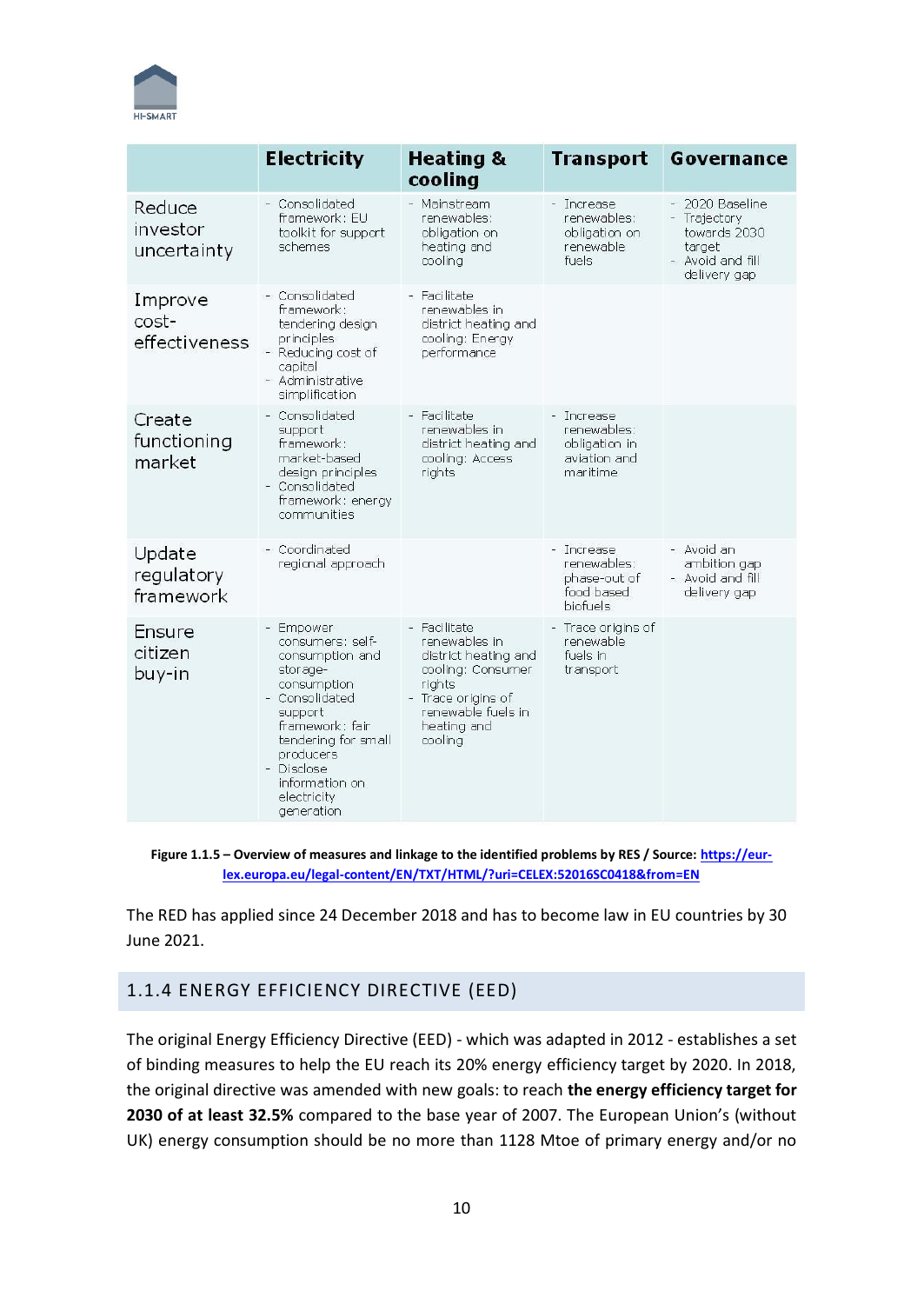

more than 846 Mtoe of final energy at all parts of the energy chain, including energy generation, transmission, distribution and end-use consumption.

The EED not only set this target, but defined exact measures, which member states need to be implemented into their national legislative system.

EU countries must achieve new savings each year of 1.5% of final energy consumption from 2024 to 2030, up from the current level of  $0.8\%$ <sup>2</sup>. This is an important instrument to drive energy savings in end-use sectors such as buildings, industry and transport. In order to do this reduction, energy efficient renovations of buildings owned and occupied by central governments is mandatory for at least 3% per year of all public buildings. Besides that it promotes the renovation of residential buildings as well.

Besides the duty of implementing long-term renovation strategies for the building stock in the member states, every three years they have to update national energy efficiency action plans (NEEAPs). However, this part of the EED is overwritten by the measures of the new EPBD directive with more fresh standards.

| <b>EU Member</b>      | <b>Indicative national</b>                                                                                                                                    | Absolute 2020 level             |         |
|-----------------------|---------------------------------------------------------------------------------------------------------------------------------------------------------------|---------------------------------|---------|
| <b>State</b>          | energy efficiency targets for 2020                                                                                                                            | of energy use [Mtoe]<br>Primary | Final   |
| Austria               | Final energy consumption of 1100 PJ                                                                                                                           | 31.5                            | 26.3    |
| <b>Belgium</b>        | 18% reduction in primary energy consumption by 2020 relative to the Primes 2007<br>baseline (53.3 Mtoe)                                                       | 43.7                            | 32.5    |
| <b>Bulgaria</b>       | Increase of energy efficiency by 25% until 2020 (5 Mtoe primary energy savings in<br>2020) and 50% energy intensity reduction by 2020 compared to 2005 levels | 15.8                            | 9.16    |
| Croatia               | Energy efficiency 20% (9 192 toe)                                                                                                                             |                                 |         |
| Cyprus                | 0.463 Mtoe energy savings in 2020 (14.4% reduction in 2020 compared to a reference<br>scenario)                                                               | 2.8                             | 2.2     |
| <b>Czech Republic</b> | 47,84 PJ (13,29 TWh) savings of final energy consumption*                                                                                                     | $39.6*$                         | $24.4*$ |
| Germany               | Annual improvement of energy intensity (energy productivity) by 2.1% pa on average<br>until 2020                                                              | 276.6                           | 194.3   |
| <b>Denmark</b>        | Primary energy consumption of 744.4 PJ (17.781 Mtoe) in 2020                                                                                                  | 17.8                            | 14.8    |
| <b>Fstonia</b>        | Stabilisation of final energy consumption in 2020 at the level of 2010                                                                                        | 6.5                             | 2.8     |
| Greece                | Final energy consumption level of 20.5 Mtoe                                                                                                                   | 27.1                            | 20.5    |
| Spain                 | 20% energy savings to be achieved by 2020                                                                                                                     | 121.6                           | 82.9    |
| <b>Finland</b>        | 310 TWh of final energy consumption in 2020                                                                                                                   | 35.9                            | 26.7    |
| France                | 17.4% reduction of final energy consumption in 2020 compared to a baseline                                                                                    | 236.3                           | 131.4   |
| Hungary               | 1113 PJ primary energy consumption in 2020 (236 PJ savings compared to business-<br>as-usual), resulting in 760 PJ final energy consumption                   | 26.6                            | 18.2    |
| <b>Ireland</b>        | 20% energy savings in 2020 along with a public sector energy saving target of 33%                                                                             | 13.9                            | 11.7    |
| Italy                 | 20 Mtoe primary energy reduction by 2020, 15 Mtoe final energy reduction by 2020                                                                              | 158.0                           | 126.0   |
| Lithuania             | 17% reduction in final energy use compared to 2009 level (reduction of 740 ktoe)                                                                              | 6.485                           | 4.278   |
| Luxembourg            | Preliminary target value for 2020 of 49,292 GWh or 4,239.2 ktoe final energy                                                                                  | 4.482                           | 4.239   |
| Latvia                | Primary energy savings in 2020 of 0.670 Mtoe (28 PJ)                                                                                                          | 5.37                            | 4.47    |
| Malta                 | 22% energy or 237.019 toe savings target by 2020                                                                                                              | 0.825                           | 0.493   |
| <b>Netherlands</b>    | 1.5% energy savings per year(partial)                                                                                                                         | 60.7                            | 52.2    |
| Poland                | 13.6 Mtoe primary energy savings in 2020                                                                                                                      | 96.4                            | 70.4    |
| Portugal              | Reduction of primary energy use in 2020 by 25% compared to projections                                                                                        | 22.5                            | 17.4    |
| Romania               | Reduction of 10 Mtoe (19%) in the primary energy consumption                                                                                                  | 42.99                           | 30.32   |
| Sweden                | Energy use shall be 20% more efficient by 2020 compared with 2008 and a 20%<br>reduction in energy intensity between 2008 and 2020                            | 45.9                            | 30.3    |
| Slovenia              | 10.809 GWh energy savings by 2020                                                                                                                             |                                 |         |
| Slovakia              | 3.12 Mtoe of final energy savings for the period 2014-2020                                                                                                    | 16.2                            | 10.4    |
| United Kingdom        | Final energy consumption in 2020 of 129.2 Mtoe on a net calorific value basis                                                                                 | 177.6                           | 157.8   |

<sup>2</sup> [https://ec.europa.eu/energy/topics/energy-efficiency/targets-directive-and-rules/energy](https://ec.europa.eu/energy/topics/energy-efficiency/targets-directive-and-rules/energy-efficiency-directive_en)[efficiency-directive\\_en](https://ec.europa.eu/energy/topics/energy-efficiency/targets-directive-and-rules/energy-efficiency-directive_en)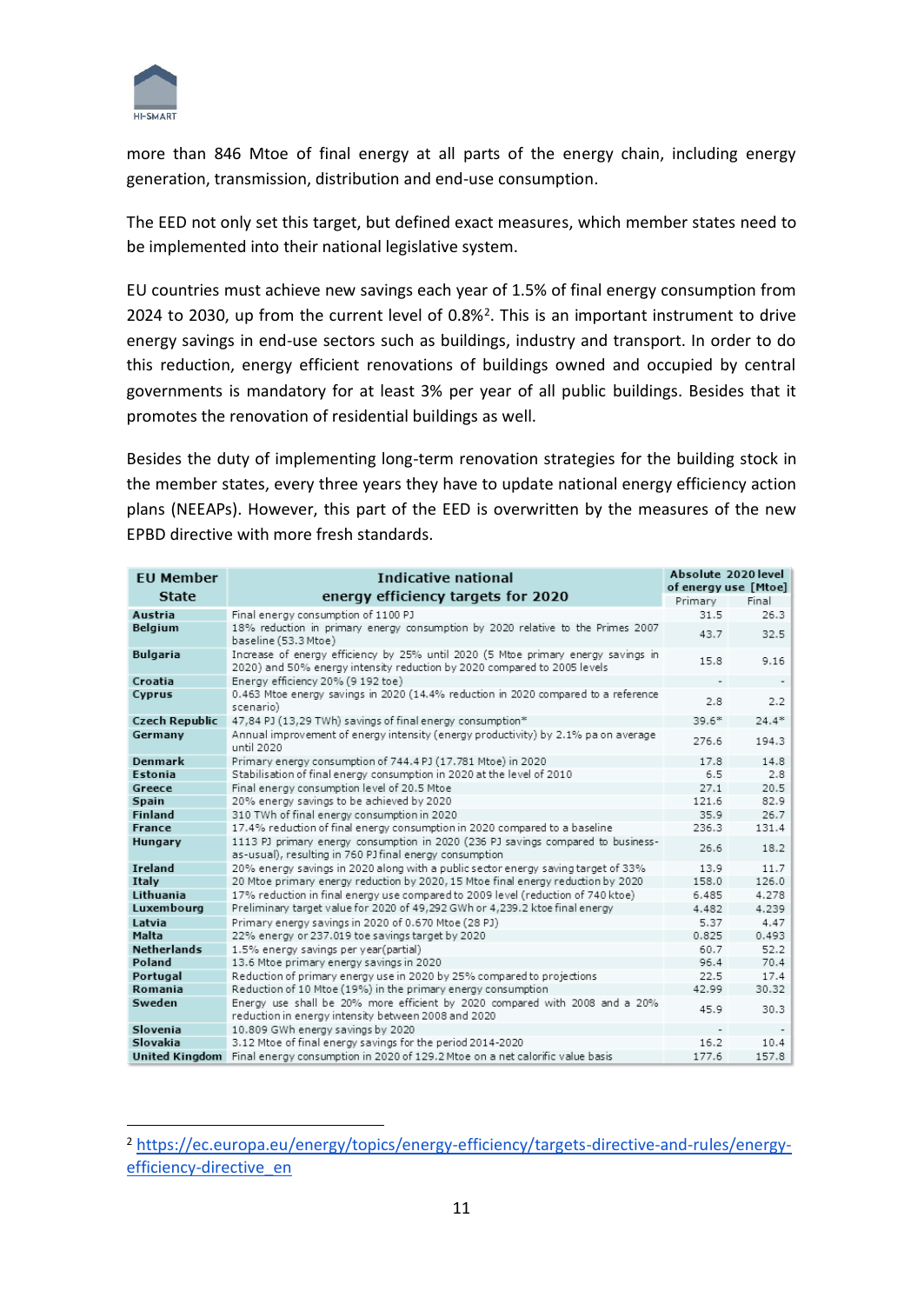

#### **Figure 1.1.6 – Source: "Energy Financing Energy Efficiency Towards 2020 and beyond" - Dr. Tóth András György https://slidetodoc.com/financing-energy-efficiency-towards-2020-and-beyond-dr/**

The EED set new standards for the whole building industry. It declares minimum energy efficiency standards and labelling for a variety of products such as boilers, household appliances, lighting and televisions (energy label and ecodesign), mandatory energy efficiency certificates accompanying the sale and rental of buildings and mandatory energy audits for large companies conducting at least every four years.

The application of new smart technologies is also in the focus of the EED. It sets goals for close to 200 million smart meters for electricity and 45 million for gas. Besides the technical and financial feasibility of the installation process, the distribution of smart meters is adding new and live information of the actual energy consumption of the end user, therefore making the energy efficient decisions easier.

For energy companies EED set an annual sales decrease of 1.5% energy sales to final consumers and declared the protection of consumer rights in the energy sector to receive easy and free access to data on real-time and historical energy consumption. It is also required to have transparent monitoring efficiency levels in new energy generation capacities. EU countries must have transparent, publicly available national rules on the allocation of the cost of heating, cooling and hot water services in multi-apartment and multipurpose buildings where these services are shared. Furthermore, the EED also strengthened social aspects of energy efficiency by taking energy poverty into account in designing energy efficiency schemes and alternative measures.



**Figure 1.1.7 – Source:<https://www.agoria.be/>**